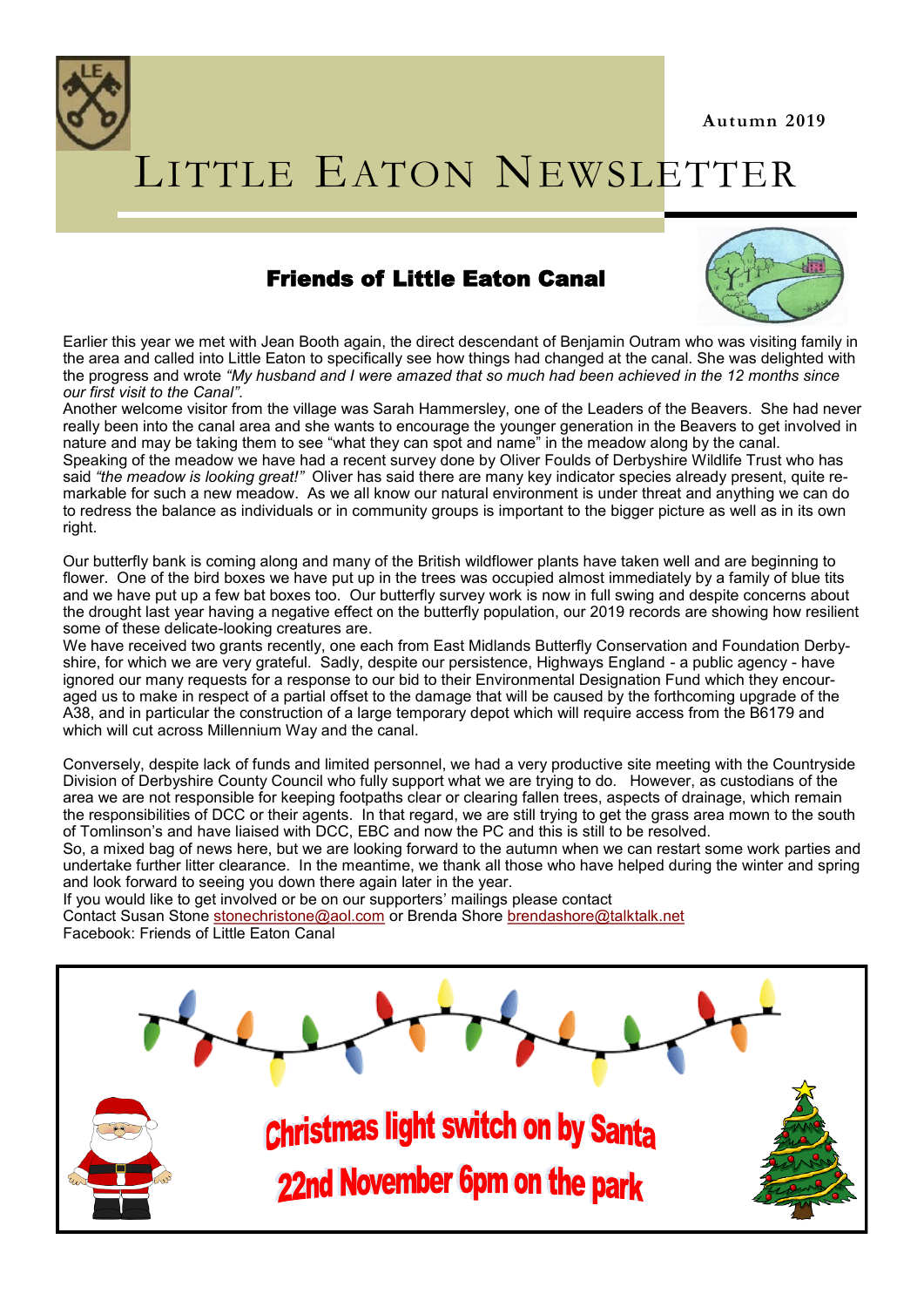

# LITTLE EATON NEWSLETTER



Croft Corner and the various planters around the village have looked very colourful over the summer period. We cannot thank those people enough who have helped plant, water and tend the many and varied planters throughout the village. The flower bed outside the chemist which has shown signs of neglect since the new company running the chemist has decided not to sponsor it. As volunteers, LEIB, do not feel we can take on more responsibility for the upkeep of any more areas. At the time of writing, we have just raised our concerns about the poor state of this bed which is right in the centre of the village with the Parish Council who had paid for a one off tidy up earlier in the year. We have also put a company in touch with them who may be offering to sponsor and maintain it so we await to see the outcome and hope this can be restored to its former glory.

Our aim over the years has been to put in more sustainable planting in Croft Corner with less reliance on annuals. We feel we have achieved this for the most part with the annuals adding just the right splash of colour. However, we would love to see more flower basket sponsorship next year on the lamp posts in the village. Anyone can do this: individuals, families, businesses or community groups, a group of friends. It's a great different way to celebrate a special anniversary or remember a loved one. How bare it would look to lose these beautiful lamp-post adornments. So if you would like to sponsor a basket of flowers on a lamp-post next year can contact Erewash Borough Council for all the details and costs on 0115 907 2244 or by email: [sponsorship@erewash.gov.uk](mailto:sponsorship@erewash.gov.uk) There was a good turn-out in May for the village litter pick and was well supported by our local WI. So, a big thank you to them.

Like all community groups we are in need of more helpers so please get in contact to help us with the autumn planting. We are a friendly group and you do not need to commit much time and you do not have to be a gardening expert.

If anyone would like to help with the work involved keeping our village a lovely place to live, please contact : [moirajhutchison@hotmail.com](mailto:moirajhutchison@hotmail.com) or [brendashore@talktalk.net](mailto:brendashore@talktalk.net) Little Eaton in Bloom Facebook

# Civil parking enforcement (CPE)

Derbyshire County Council are responsible for the enforcement of parking restrictions in Derbyshire and manage enforcement across the county (excluding Derby city) in partnership with Erewash Borough Council. Civil enforcement officers (CEOs) have replaced traditional traffic wardens and enforce a range of restrictions. They manage the enforcement of on-street regulations. District and borough councils manage off-street enforcement (such as pay and display car parks). Moving traffic offences, such as contravention of an Access Only Order, remains a police responsibility as the CEOs do not have the power to stop vehicles. CEOs are responsible for enforcing:-

Limited waiting bays/double and single yellow lines/on street pay and display bays/residents' parking zones/ Blue Badge bays/loading bays/bus stops/taxi bays/school keep clears/clearways/dropped kerb access (also police) double parking (also police)/pedestrian crossings (also police)/car parks (with orders)

The police are responsible for enforcing:-

Double white lines/obstruction – for example, pavements with no parking restrictions/dangerous parking where there are no restrictions in place, for example, on bends, brows of hills and junctions/dropped kerb access (also CEOs) double parking (also CEOs)/one-way traffic/box junctions/access only/white-hatched areas/pedestrian crossings (also CEOs)

They have a limited number of CEOs and will identify problem areas so that resources can be targeted effectively. CEOs do not have targets to meet in regard to the issuing of Penalty Charge Notices (PCNs) and are not provided with incentives based on how many notices are issued. Money from fines is used to operate the service, with any surplus used to carry out improvements to parking and general traffic management.

Report Illegal Parking. Civil parking is not a reactive service and requests for enforcement will be scheduled into routine patrols, as and when resources allow. Due to the large number of reports we receive, requests by email are preferred. [contact.centre@derbyshire.gov.uk](mailto:contact.centre@derbyshire.gov.uk) Call Derbyshire tel: 01629 533190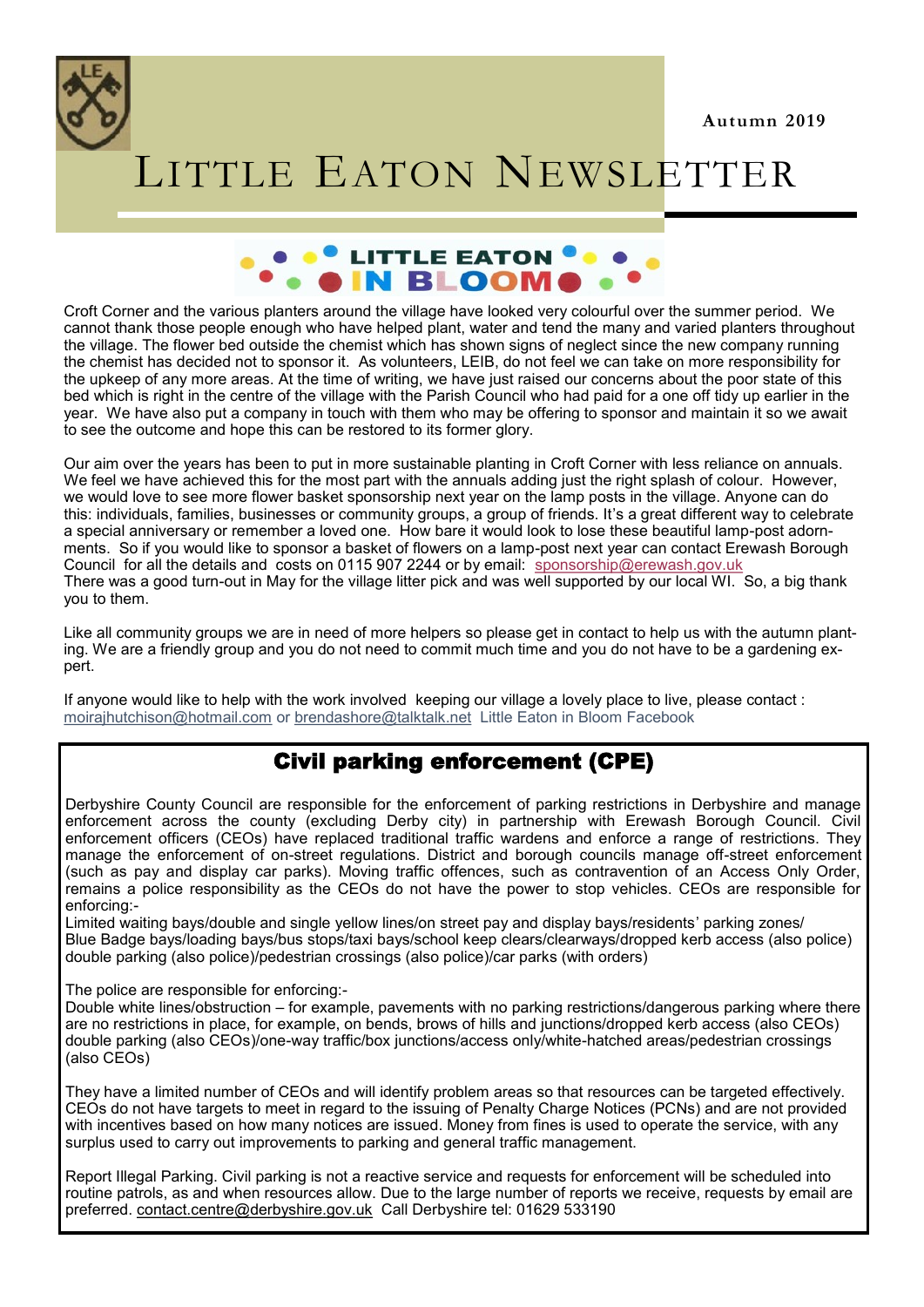

# LITTLE EATON NEWSLETTER

# Little Eaton W.I.

Little Eaton WI members had a busy summer with preparations for the carnival and building our float "Strictly WI" which all our ladies were dressed in their dancing dresses accompanied by our judges. All our hard work paid off when we won 1<sup>st</sup> prize. Our concert by Eastwood Collieries' Male Voice Choir in May raised over £800 for our charities; this year are Friends of the Baby Unit (Derby) and The Beeches Perinatal Unit. We then continued our fundraising in August with a Barn Dance, the music and instruction was provided by The Treacle City Dance Band. Our Presidents attended the Padley Centre charity ladies' lunch in July to represent our WI. We were invited as we raised money for them in 2017.

We look forward to the autumn programme as the nights start to draw in...



We meet at the Village Hall  $\boldsymbol{2}^{nd}$  *Wednesday of each month* at 7:30pm 11<sup>th</sup> September Biometrics 3 by Paul Newsham

> 9<sup>th</sup> October **th October A Crime Author by Stephen Booth**

**(This evening is open to all including husbands / partners / friends, donation of £3 per guest)**

13<sup>th</sup> November 1970s Music by Alan Daunt

Friday  $29<sup>th</sup>$  November – Charity Coffee Morning – see posters for details

**Saturday 30th November – QUIZ AND CHIPS – Open to all - Previously organised by LECA**

WI Book Club (for WI members) meets at The New Inn at 12:30pm on the following Tuesdays 10<sup>th</sup> September, 8<sup>th</sup> October & 12<sup>th</sup> November The book choice for September is Small Island by Andrea Levy

Keep an eye on the village noticeboards for events, also Little Eaton Women's Institute Facebook page which has all our information and latest news.

Visitors are made most welcome to join us and can become a member at any time through the year. For information contact; Presidents: Barbara Adams – 01332 832267, Lynne Siddons - 01332 834834, Sue Tulloch - 01332 832510 or Secretary: Jackie Elliott - 01332 831517.

# Rights of way

What's over 3,000 miles long but countywide and free to use? The answer is Derbyshire's Rights of Way Network, made up of rights of way, bridleways and byways. Derbyshire County Council are legally obliged to protect and assert your rights to use the Rights of Way Network and to update the register of map modification applications (the legal record of rights of way for the county).

They deal with disputed routes, obstructions to paths, signing paths from roads, path maintenance, path structures (bridges, gates and stiles) and promoting the use of the network. To view rights of way in Derbyshire please visit the [Derbyshire mapping portal.](https://www.derbyshire.gov.uk/council/partnerships/derbyshire-mapping-portal/derbyshire-mapping-portal.aspx) View the [register of applications](https://apps.derbyshire.gov.uk/applications/right-of-way/) for rights of way.

Rights of Way Enquires can be reported by using the following link:-

https://www.derbyshire.gov.uk/leisure/countryside/access/rights-of-way/rights-of-way.aspx

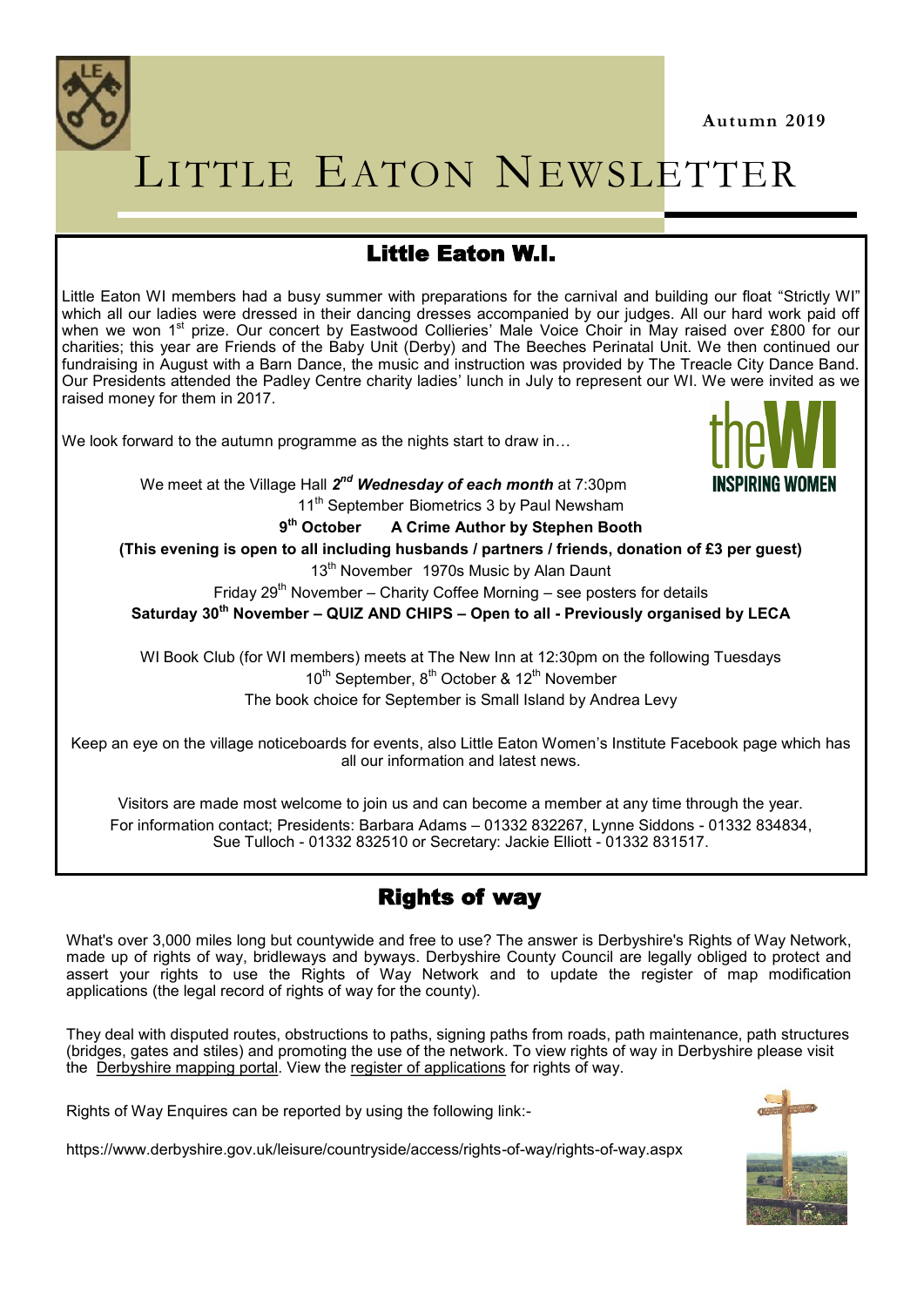

# **Village Hall Directory**

**www.littleeatonparishcouncil.org.uk/little-eaton-village-hall.html Welcome to the Village Hall below is a list** of **activities you can enjoy. Any enquiries you may have should be sent to:**

[bookings@littleeatonvillagehall.com](mailto:bookings@littleeatonvillagehall.com) **or phone the Booking Clerk on 07805 053180 to arrange a viewing of the facilities. Booking forms can be printed directly from the website.** 

**If you are planning a Wedding, Party or event** Contact the Booking Clerk – We are here to help.

Any alterations to this Directory to be made to the Village Hall Committee.

#### **Thomas Bates Hall (Upper hall)**

#### **Monday**

**Pilates Class**

9.30am – 10.30am Contact: Carmela D'Afflitto 07973 921722

#### **Singing for the Brain**

Monthly: Time 1.30 pm – 3.30 pm Telephone: 01332 208845 for dates. Contact: [Derbyshire@alzheimers.org.uk](mailto:Derbyshire@alzheimers.org.uk) Run by the Alzheimer's Society for Derbyshire Dementia Support Group. This group uses singing to bring people with dementia together in a friendly and stimulating way. People with dementia, their friends and carers are also welcome to attend.

*Hours available in the Thomas Bates Hall on Mondays 3.45 pm – 5.30 pm.* 

**Adult Fitness Yoga** 6.00pm – 7.30pm Contact: Ailsa Waters – 01332 832914

#### **Restless Soles**

#### **8.00 pm – 10.00 pm**

Are a mixed Appalachian Dance Group who dance to Old Time American music. We practice on a Monday night Little Eaton village hall and perform at various events, including folk and morris events, throughout the year. We welcome new dancers and musicians to join us. Please contact Sara (07803137354) or Fiona (07951 910993) for further information.

#### **Tuesday**

**Baby Sensory** 9.00am – 2.30pm Baby Sensory is a baby development class specially designed for babies from birth – 13 months. Contact Claire: 07967 485855 e-mail: [derbyeast@babysensory.co.uk](mailto:derbyeast@babysensory.co.uk)

**Hours available in the Thomas Bates Hall on Tuesday 3.00 – 6.45 pm**

#### **Tai Chi Classes**

7.00pm – 9.00pm Health & Relaxation 7.00pm – 8.00pm Tai Chi Fan 8.00pm - 9.00pm Tai Chi Contact: Carol Gasgoyne: 01332 833883 or 07920 080443

#### **Lower Hall**

#### **Monday**

The Village Pre-School OFSTED No. 206836 Rated 'GOOD' April 2016.

From September 2016 - open all day Monday - Friday Opens 9.00am – 3.30pm on Mondays. See below for other days.

All children welcome from age 2 years, free 15 hours funding for 2, 3 & 4 year olds. For more information call the manager – Sharon Self 07493 925900 Remember to book your place for September onwards. Free Taster Sessions available. Come along and join the fun. thevillagepre-[school@hotmail.co.uk](mailto:thevillagepre-school@hotmail.co.uk)

#### **The Village Pre-School**

9.00am – 12.00 12.00 – 12.30 Lunch Club 12.30 – 3.30

#### **Beaver Scouts**

Boys & Girls aged 6 to 8 years 6.15pm – 7.15pm Contact Sarah Kohrs 01332 841965

#### **Tuesday**

#### **The Village Pre-School**

9.00am – 12.00 12.00 – 12.30 Lunch Club 12.30 – 3.30

#### **Starstruck Music Academy**

5.00pm – 6.00pm Contact Debbie 07971 687910 Website: [www.starstruckmusicacademy.com](http://www.starstruckmusicacademy.com)

#### **Hatton boxing for fitness -** mixed class all abilities.

Tuesday 7.30 pm - 8.30 pm Contact Alex 07817 337861 or Andy 07817 869277

#### **Bootcamp now started.**

Contact Alex for details 07817 337861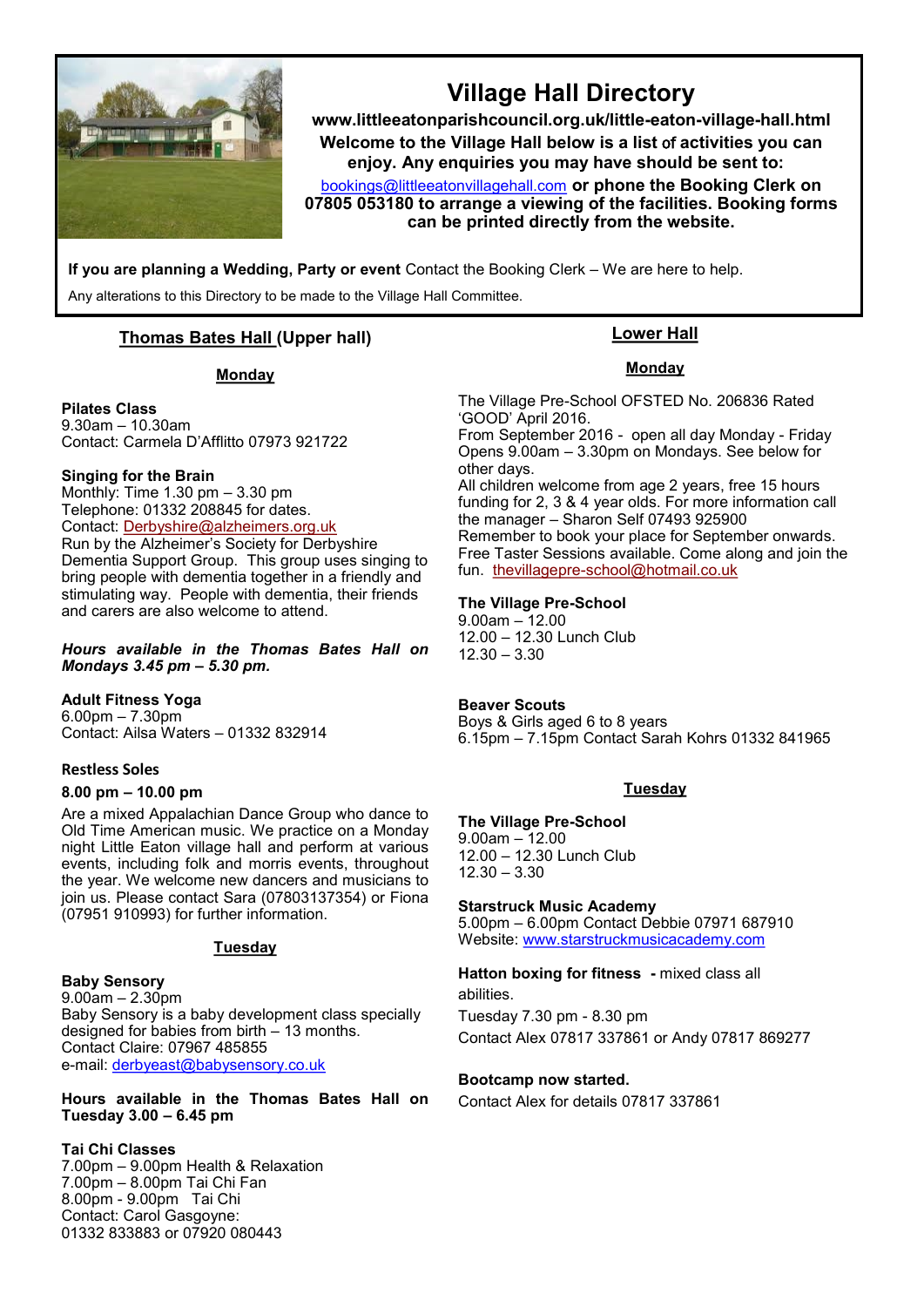#### **Thomas Bates Hall**

#### **Wednesday**

#### **Playball**

Multi-sport programme for children aged 2 – 4 year old 10.00 am – 11.30am Contact: Kyla Masden – 07935 600027 Website [www.derby.playball.com](http://www.derby.playball.com)

#### **Twistin' Tots**

Music classes for under fives 1.30pm – 2.30pm Contact: Lisa Leach – 07988 602570 Email: [lisaj1903@gmail.com](mailto:lisaj1903@gmail.com)

#### **NEW CLASS Skipping, Boxing & Core Conditioning**

Wednesday evening 5.30 pm – 6.30 pm £6 per person Contact: Danny Forster 07946727602 or email [danny.forster08@gmail.com](mailto:danny.forster08@gmail.com)

#### **Little Eaton Gardening Club**

Monthly meeting every 1<sup>st</sup> Wednesday 7.00pm – 9.00pm (not during Summer) Contact: Moira Hutchinson – 01332 831966

#### **Little Eaton Women's Institute**

Ladies meet on the second Wednesday of each Month except August 7.30 pm. Contact details: Jackie Elliott – Secretary 01332 831517

#### **Little Eaton Parish Council**

Monthly meeting normally every 4<sup>th</sup> Wednesday 7.30pm – 9.30pm Clerk to the Parish Council, Laura Storey 07941 052009 e-mail: [clerk@littleeatonparishcouncil.co.uk](mailto:clerk@littleeatonparishcouncil.co.uk)

#### **Thursday**

**Little Eaton Women's Institute Keep Fit Class** 10.00am – 11.00am Contact: Sue Tulloch – 01332 832510

**Hours available 12.30 pm – 5.30 pm**

#### **Circuit Training Classes**

6.00pm – 7.00pm Contact: Ailsa Waters – 01332 832914

**Zumba** 7.15 pm – 8.15 pm. Fun filled workout using Latin based fitness rhythms with easy to following routines. Beginners always welcome. Contact details: Cathy – 07963 738137 or email [Cathy.74@outlook.com.](mailto:Cathy.74@outlook.com)

#### **Friday**

**Playball** Multi-sport programme for children aged 2 – 4 year old 9.30am – 11.00 am Contact: Kyla Masden – 07935 600027 Website [www.derby.playball.com](http://www.derby.playball.com)

**Three Bears Cookery Club** 1.00 pm – 3.00 pm Details contact: Ruth Chubb 07973193362 [www.threebearscookeryclub.com.](http://www.threebearscookeryclub.com)

**Youth Café** 4.00 ypm – 6.00pm during term time Get fed, play games, join in varied activities and have fun. Volunteers always welcome.

Contact: Justine Reid – [Justineareid@aol.com](mailto:Justineareid@aol.com)

#### **Lower Hall**

#### **Wednesday**

#### **The Village Pre-School**

9.00am – 12.00 12.00 – 12.30 Lunch Club 12.30 – 3.30

#### **National Childbirth Trust**

5.45pm – 7.45pm Contact Rebecca Cumming 01332 842036 or 07850 342866 e-mail: [dropins@nct.org.uk](mailto:dropins@nct.org.uk)

#### **VINYASA FLOW YOGA**

8.15 pm – 9.30 pm £7 drop-in (or £5.50 with a block booking). Come & join our super friendly group. Lose weight, improve flexibility, grain strength & stamina and most importantly have fun! All equipment provided, suitable for all levels Contact Liz Bortoli 07733179773 [holistichealthderbyshire@hotmail.com](mailto:holistichealthderbyshire@hotmail.com)  [www.holistichealthderbyshire.com](http://www.holistichealthderbyshire.com)

#### **Thursday**

**The Village Pre-School** 9.00am – 12.00 12.00 – 12.30 Lunch Club 12.30 – 3.30

**Pilates Class** 6.45pm – 9.00pm Contact: Louise Oliver – 01332 603408 e-mail: info@highfield-clinic.co.uk

#### **Friday**

**The Village Pre-School**

9.00am – 12.00 12.00 – 12.30 Lunch Club 12.30 – 3.30

#### **This Newsletter is kindly Sponsored by:-**

## 20**Ten** Garage Services

Simon Hunt Unit 7, Duffield Road Industrial Estate Little Eaton Derby DE21 5EG. Telephone: 01332 833878 [mail@20tenracing.co.uk/](mailto:mail@20tenracing.co.uk)[www.20tenracing.co.uk](http://www.20tenracing.co.uk/)

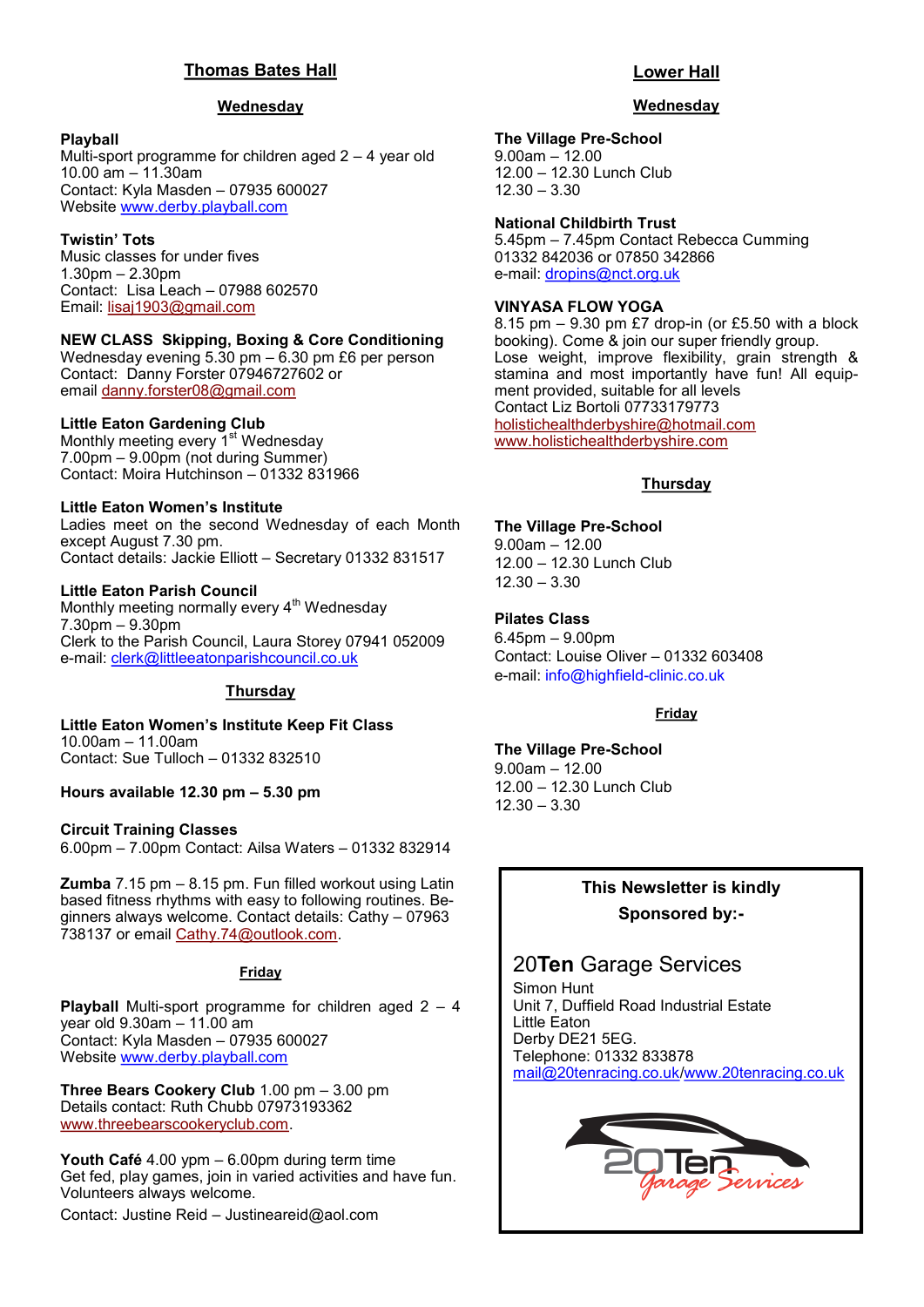#### **Thomas Bates Hall**

#### **Friday**

#### **NEW CLASS** – Sound Bath

Monthly – Starting Feb.  $22<sup>nd</sup>$  2019 – Doors open 7.15 pm Class starts at 7.30 pm – 9.30 pm Cost: Per person £15 - Couples £25 including refreshments. A chance to Relax, Restore and Rejuvenate. Wear Comfortable Warm Clothing, bring Pillow, Blanket, Duvet, Yoga Mat so you can be warm and cosy. Performed by: Teresa Scarlett - 07866253059 Contact: wwwcelticdrumreiki.com or email: [celticdrumreiki@hotmail.com](mailto:celticdrumreiki@hotmail.com)

#### **Saturday**

#### **Little Eaton Dance School**

Fun dance classes, ballet, tap, modern jazz and acrobatic dance. – Children from 2 years old. 9.00am – 2.00pm Contact: Julie Law (IDTA, ABt, AMJ) 01332 835392 or 0734 2973166

#### **Sunday**

10.30am – 12.30pm For dates contact: Fiona Ainsworth – 07957 887280 e-mail: Fiyoga22@btinternet.com

#### **Framework Drum Circle**

**Adult Yoga**

.

6.30pm – 8.30pm Drumming is good for your health. Contact: Taryn Shrigley-Wightman – 01332 832922 For dates contact taryn@framework-circle.co.uk

# Pre School

Congratulations and good luck to our rising 5's starting big school this September.

We are holding a open afternoon Saturday 21st September 2-4pm. Open to all, new friends and old. In the lower village hall, refreshments crafts, games, glitter tattoos and a reading corner.

Pre-School re opens in September after the holidays. We look forward to seeing you then.



#### **Other Organisations frequently using the facilities**

#### **Little Eaton Diamonds Junior Football Club**

Football for various age groups from under 7 to under 16. Chairman: Stephen Rowlinson Tel: [07747 486478](tel:07747486478) Email: [stephen\\_rowlinson@yahoo.co.uk](mailto:stephen_rowlinson@yahoo.co.uk)

Website: www.ledfc.co.uk

#### **Little Eaton Senior Football Club**

Football for over  $16s - 1<sup>st</sup>$  Team, Reserves and U18. Chairman: Ben Pick Tel: [07841 398049](tel:07841398049) Email: [benjamindpick@gmail.com](mailto:benjamindpick@gmail.com) Website: www.pitchero.com/clubs/littleeatonfc

#### **Premier Sport**

Activities in the Village Hall for children during School Holidays

#### **Little Eaton Produce Show**

54th Annual Village Produce Show Saturday 14<sup>th</sup> September 2019 Chairperson: John Easter 01332 880829 Secretary: Ness Reed 07974 101024 Treasurer: James Reid 07801 730598 [leproduceshow@gmail.com](mailto:leproduceshow@gmail.com)

#### **Little Eaton Carnival**

Carnival Day – **30th June 2019** Contact: Chairman – Steve Mann e-mail: chairman@littleeatoncarnival.com Vice-Chairman – Dave Howard e-mail: [vicechairman@littleeatoncarnival.com](mailto:vicechairman@littleeatoncarnival.com) [www.littleeatoncarnival.com 0](http://www.littleeatoncarnival.com)7866 265804

#### **Little Eaton Players**

Amateur dramatic group staging several events a year. Contact: Chairman – Steve Baines – 07970 969874 Secretary: - Rachel Holmes – 07966 767952 e-mail: littleeatonplayers@hotmail.co.uk

# This Newsletter is kindly sponsored by:-

For all your Cycle Repairs, Servicing & Training as well as a wide range of parts & accessories.

The Hub, Duffield Road, Little Eaton

**Call Dave or Simon on: 01332 289688**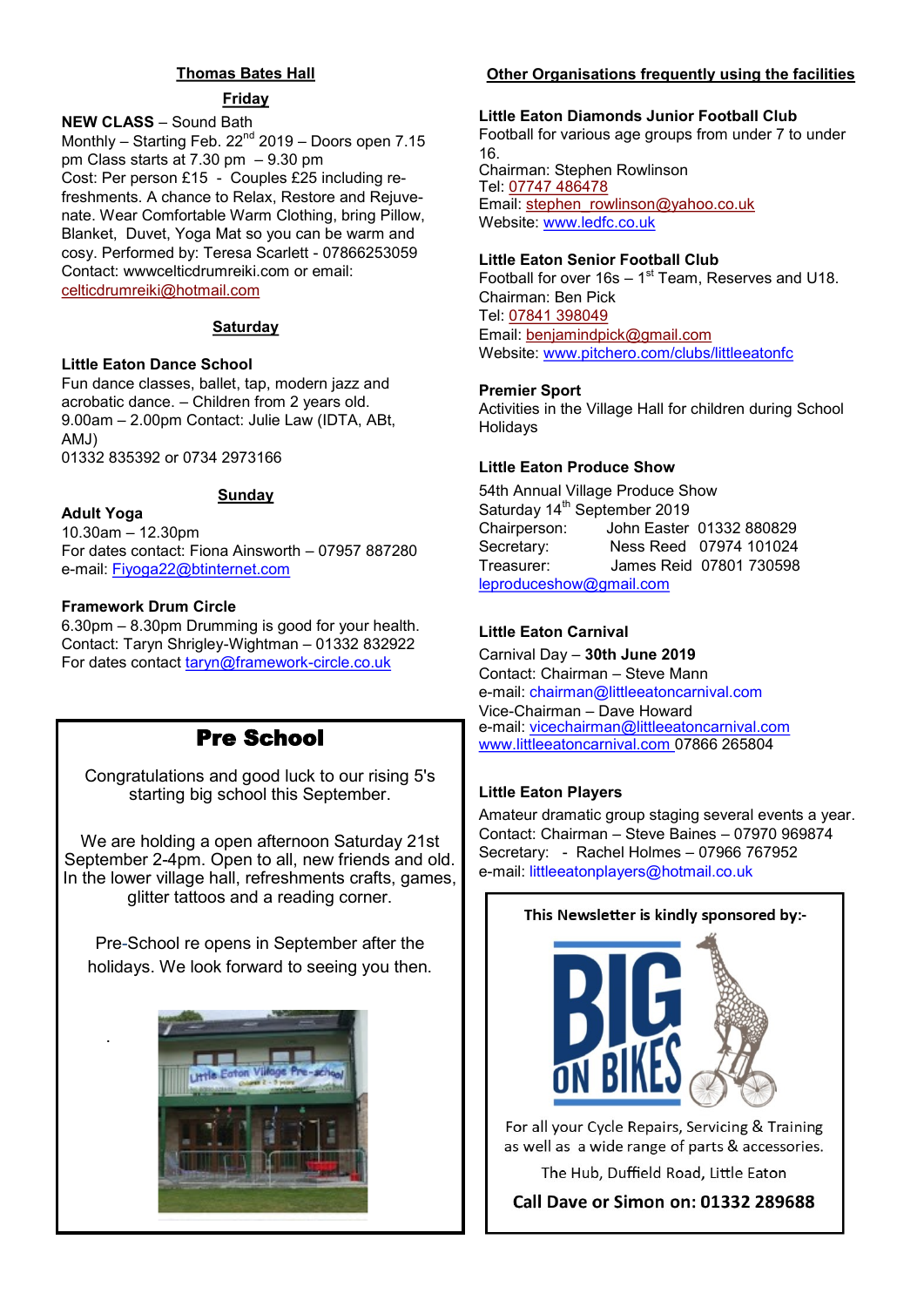

LITTLE EATON NEWSLETTER

## In 2020, Little Eaton commemorate 95 years of Carnival within our wonderful village!

We believe that this memorable event deserves proper recognition and gives us an opportunity to invite the village community and valued local volunteer groups such as yours to consider how they might like to celebrate this special anniversary.

Ideally, we would like to identify local groups who are interested in organising special standalone events to help build momentum and excitement in a '**Countdown to Carnival 2020'**. While unfortunately we do not have the resources to run these events, we are able to help promote events and offer logistical support to bring some of these exciting ideas to life!. An example might be that a Group decide they would like to organise a children's tea party on the park.

In this case, the Carnival Team could help the Group to promote their event on social media, offer technical guidance and provide support in the form of gazebos, tents and other equipment along with a few extra volunteers to assist organisers run their special event.

With this in mind, we would ask you to give some thought to how your community group might like to join our 95<sup>th</sup> anniversary celebrations

As they say, it's time to start thinking of some exciting ideas for 2020!

Please forward your ideas/ plans to the Carnival Committee for consideration, so that we can review all the suggestions and hopefully come up with a shortlist of companion events that we believe are feasible to support in 2020.

(Closing date for entries **01/10/19** - Return email address [havefun@littleeatoncarnival.com](mailto:havefun@littleeatoncarnival.com)

Many thanks for your interest and we look forward to receiving your ideas in the near future

Best Regards

Steve Mann

## Chair - Little Eaton Carnival

<https://www.littleeatoncarnival.com/>



# O.A.P. Hall, Barley Close Little Eaton

**The hall is available for hire Meetings, Birthday Parties etc £10 per hour or regular users £8-50**

Monday Lunch Club 11-45am. 3rd Monday Film Club 12-30pm. First Wednesday in month: Coffee Morning 10am. 2nd 4th Friday Various Outings 11-45am